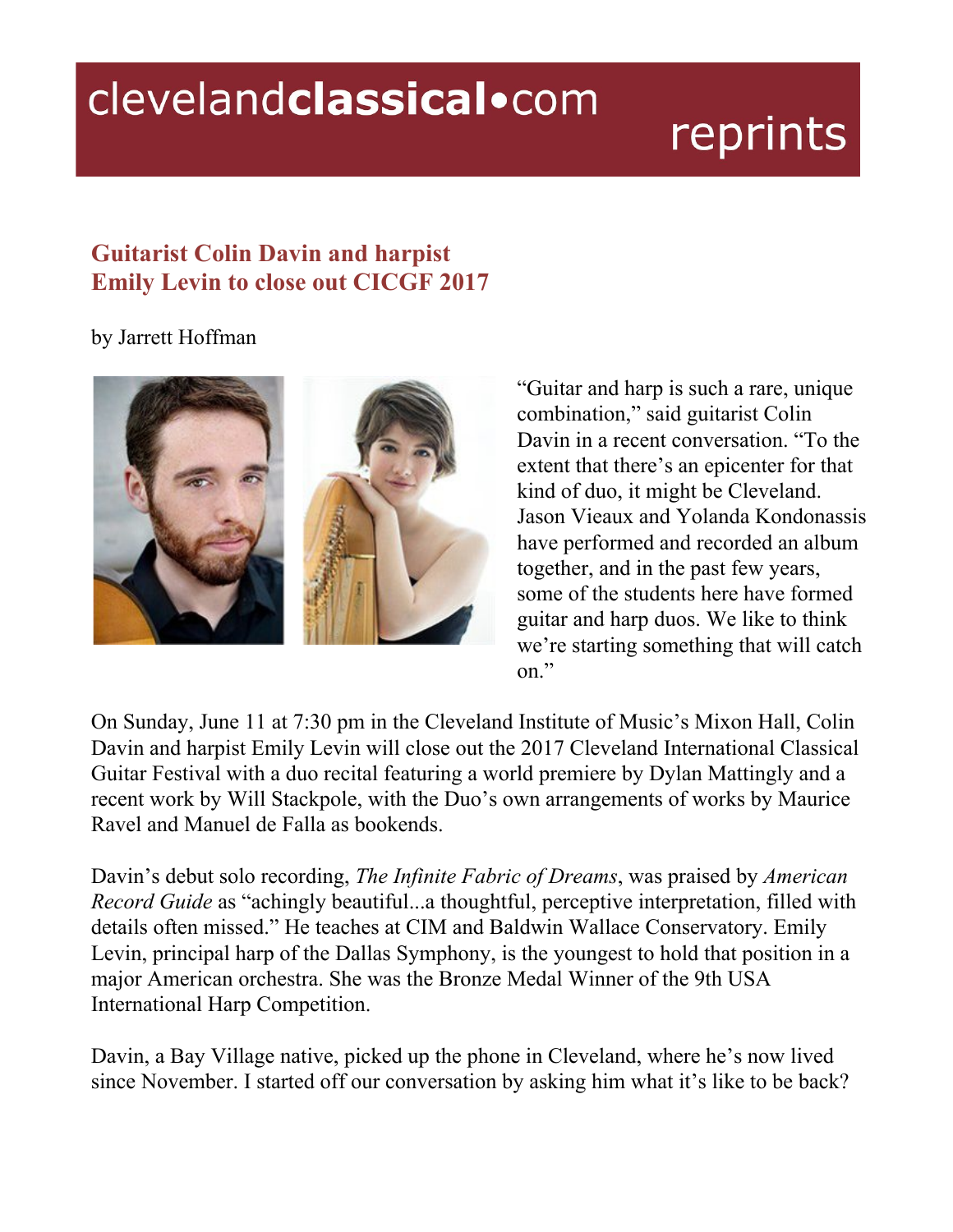"Living in Cleveland again has been a really cool experience," he said. "I left in 2005 to go to college in Los Angeles, and I'd only visited since then. The city has changed quite a lot — it's really grown and gone through this boom — so it still has the comfort of home, but a little more excitement, too."

Davin said he and Levin largely drew on the original, piano-four-hands version of Ravel's *Mother Goose Suite* for their arrangement. "We started out thinking of the natural connections there — instruments with strings, whose sounds decay — so it was a really easy philosophical translation. But it didn't always neatly work out that I would be one of the pianists and she'd be the other. There were some interesting times where we had to twist things a little bit, or come up with some of our own ideas to piece the puzzle together. It was fun."

Asked who would take which role in the fourth movement, *Les entretiens de la belle et de la bête*, Davin laughed. "I'm contractually obligated not to say who is Beauty and who is Beast. I guess I would say that all of us have a little bit of both inside."

They'll follow with Will Stackpole's *Banter, Bicker, Breathe* (2016), a piece which played an important role in the Duo's formation. Levin helped Stackpole produce Focal Point New Music, a concert series that connects composers with instruments that are underrepresented in new music. "They did a whole concert of chamber music with harp where she and I premiered *Banter, Bicker, Breathe*, as well as a piece for guitar, harp, and oboe," said Davin. "It was a wonderful program with great, interesting music. And it confirmed what Emily and I thought might be the case — that with like-minded musicians who are good friends, it usually works out into a good collaboration."

Time pressures sped their process along. "We both were leaving New York around the same time — she got the job in the Dallas Symphony just as I was contemplating moving here to be more committed to teaching. So as we were anticipating not being in the same city, we really buckled down, put together a program, and hammered out the arrangements. We played a house concert in New York and gave a small tour of Colorado, where coincidentally we were both going to be over the summer. That founded the Duo."

Davin said he and Levin have enjoyed digging into the character of Stackpole's piece. "It depicts a day within a relationship — the tension, the playfulness that becomes a little bit aggressive sometimes, and then finally exhaling. The conclusion is very settling, tender, and beautiful."

I asked Davin about the world premiere of Dylan Mattingly's *La Vita Nuova (and other consequences of Spring)*. "Dylan's this brilliant composer, cellist, and classics scholar.